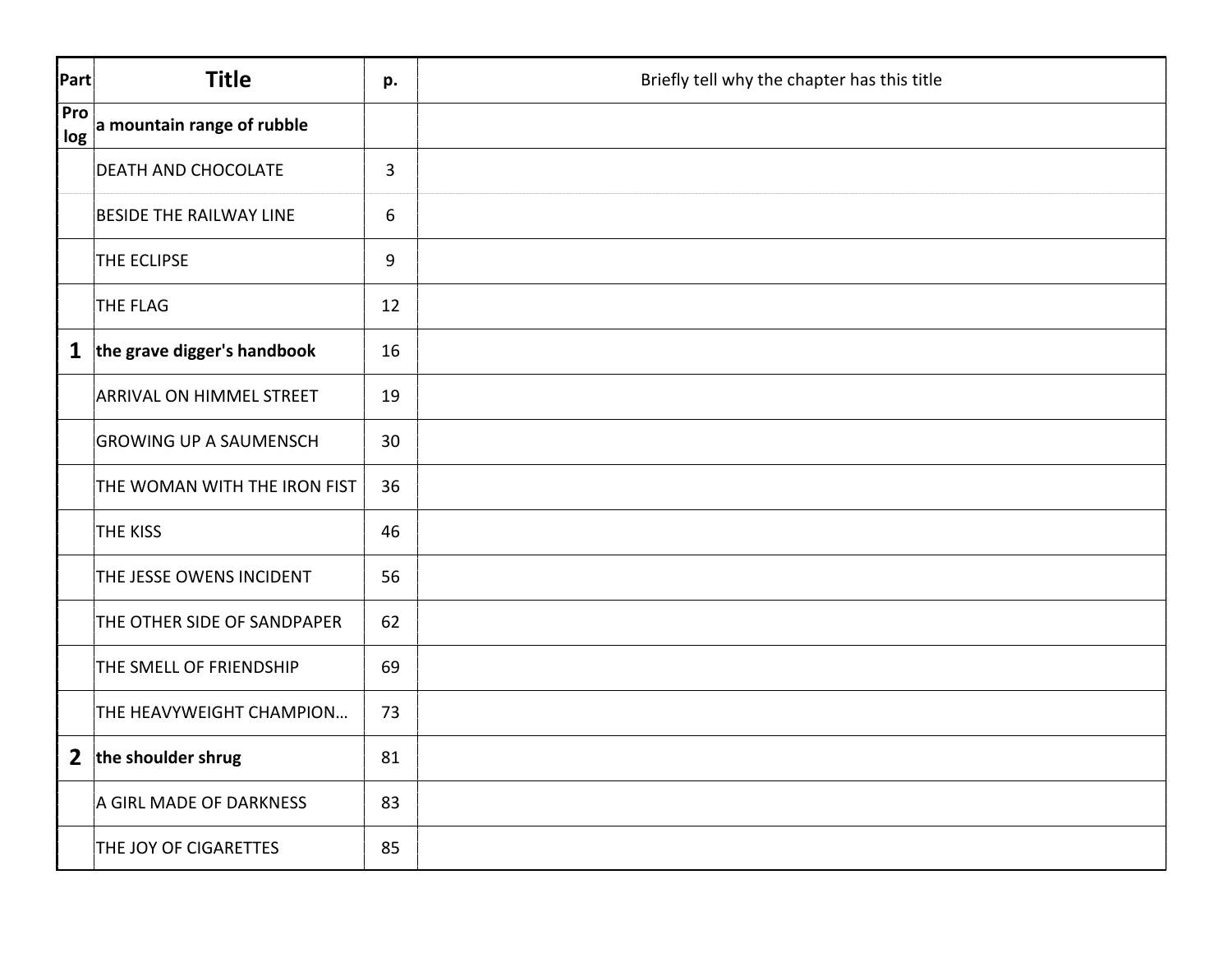| Part                    | <b>Title</b>               | p.  | Briefly tell why the chapter has this title |
|-------------------------|----------------------------|-----|---------------------------------------------|
|                         | THE TOWN WALKER            | 91  |                                             |
|                         | <b>DEAD LETTERS</b>        | 97  |                                             |
|                         | HITLER'S BIRTHDAY, 1940    | 101 |                                             |
|                         | 100% PURE GERMAN SWEAT     | 108 |                                             |
|                         | THE GATES OF THIEVERY      | 114 |                                             |
|                         | <b>BOOK OF FIRE</b>        | 118 |                                             |
| $\overline{\mathbf{3}}$ | mein kampf                 | 123 |                                             |
|                         | THE WAY HOME               | 125 |                                             |
|                         | THE MAYOR'S LIBRARY        | 129 |                                             |
|                         | <b>ENTER THE STRUGGLER</b> | 138 |                                             |
|                         | THE ATTRIBUTES OF SUMMER   | 142 |                                             |
|                         | THE ARYAN SHOPKEEPER       | 154 |                                             |
|                         | THE STRUGGLER, CONTINUED   | 157 |                                             |
|                         | <b>TRICKSTERS</b>          | 161 |                                             |
|                         | THE STRUGGLER, CONCLUDED   | 168 |                                             |
|                         | 4 the standover man        | 171 |                                             |
|                         | THE ACCORDIONIST           | 173 |                                             |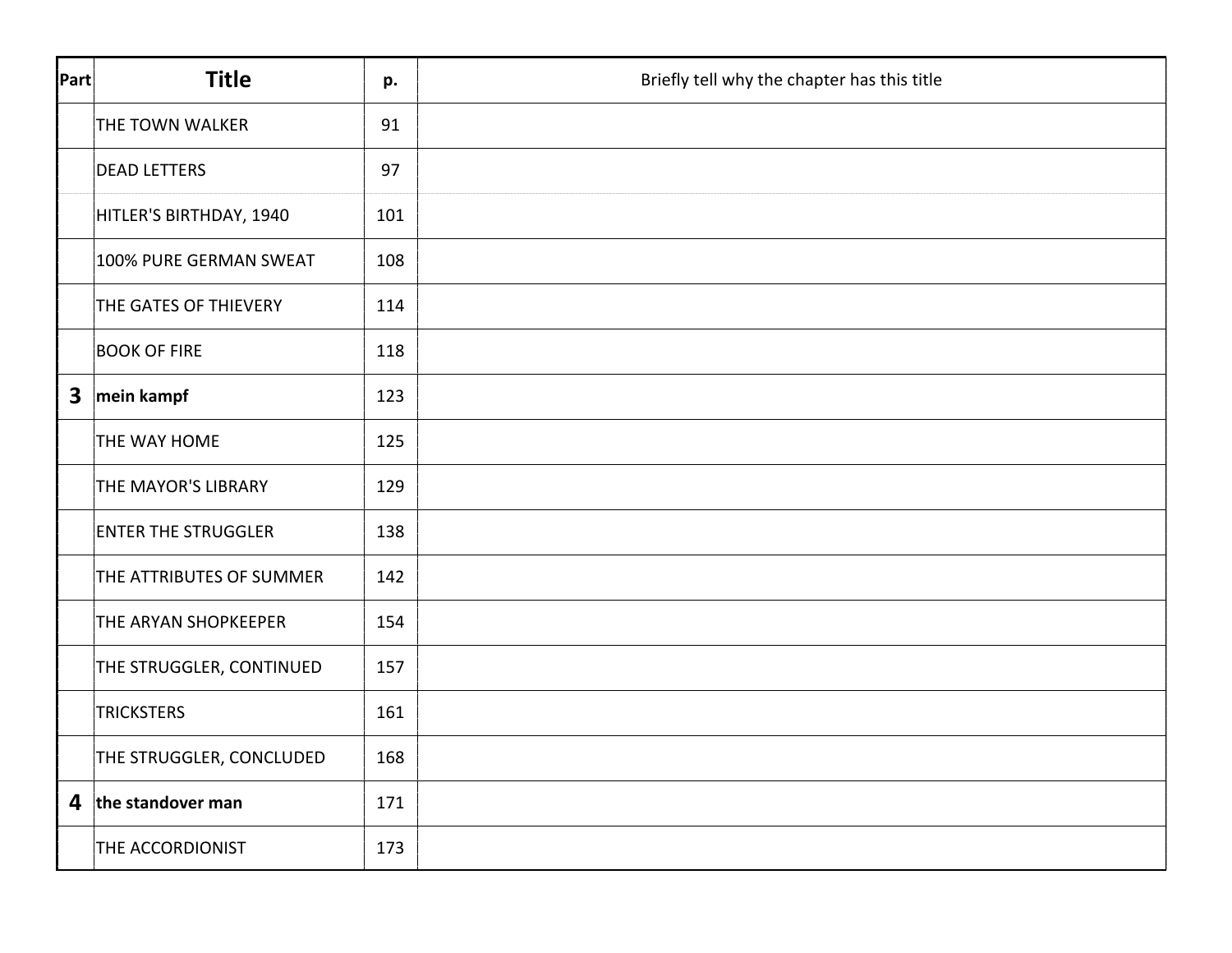| Part | <b>Title</b>                   | p.  | Briefly tell why the chapter has this title |
|------|--------------------------------|-----|---------------------------------------------|
|      | A GOOD GIRL                    | 185 |                                             |
|      | A SHORT HISTORY OF THE  FIGHTE | 187 |                                             |
|      | THE WRATH OF ROSA              | 197 |                                             |
|      | LIESEL'S LECTURE               | 199 |                                             |
|      | THE SLEEPER                    | 205 |                                             |
|      | THE SWAPPING OF NIGHTMARES     | 207 |                                             |
|      | PAGES FROM THE BASEMENT        | 223 |                                             |
| 5    | the whistler                   | 239 |                                             |
|      | THE FLOATING BOOK (1)          | 241 |                                             |
|      | THE GAMBLERS A (7-SIDED DIE)   | 243 |                                             |
|      | <b>RUDY'S YOUTH</b>            | 267 |                                             |
|      | THE LOSERS                     | 272 |                                             |
|      | <b>SKETCHES</b>                | 277 |                                             |
|      | THE WHISTLER AND THE SHOES     | 282 |                                             |
|      | 3 ACTS OF STUPIDITY BY RUDY    | 293 |                                             |
|      | THE FLOATING BOOK (2)          | 300 |                                             |
|      | $6$ the dream carrier          | 305 |                                             |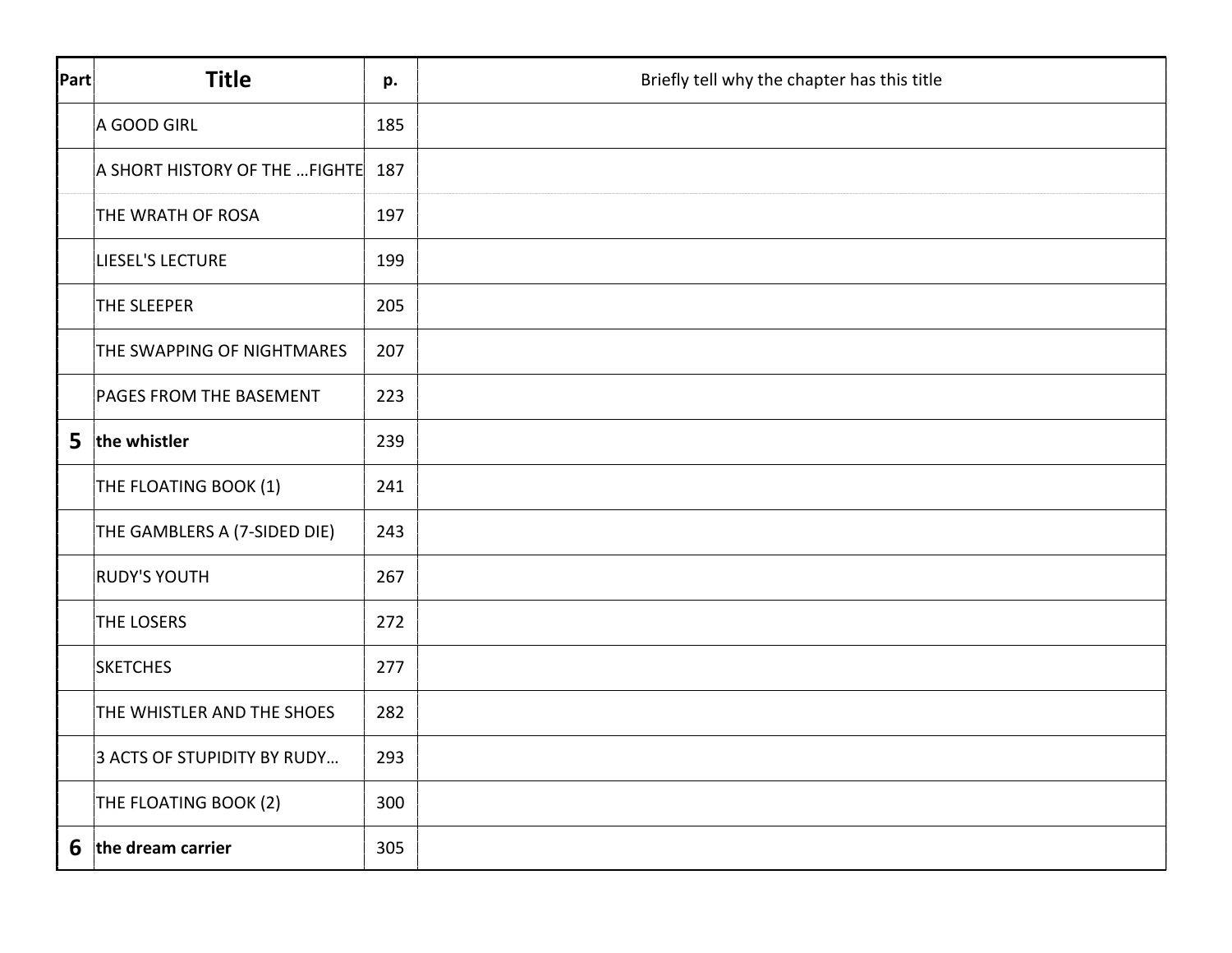| Part                    | <b>Title</b>                        | p.  | Briefly tell why the chapter has this title |
|-------------------------|-------------------------------------|-----|---------------------------------------------|
|                         | <b>DEATH'S DIARY: 1942</b>          | 307 |                                             |
|                         | <b>THE SNOWMAN</b>                  | 311 |                                             |
|                         | <b>THIRTEEN PRESENTS</b>            | 317 |                                             |
|                         | FRESH AIR,  JEWISH CORPSE           | 325 |                                             |
|                         | <b>DEATH'S DIARY: COLOGNE</b>       | 336 |                                             |
|                         | <b>THE VISITOR</b>                  | 339 |                                             |
|                         | THE SCHMUNZELER                     | 347 |                                             |
|                         | <b>DEATH'S DIARY: THE PARISIANS</b> | 349 |                                             |
| $\overline{\mathbf{z}}$ | the  duden dictionary & thesauru    | 350 |                                             |
|                         | <b>CHAMPAGNE &amp; ACCORDIONS</b>   | 353 |                                             |
|                         | <b>THE TRILOGY</b>                  | 359 |                                             |
|                         | THE SOUND OF SIRENS                 | 371 |                                             |
|                         | THE SKY STEALER                     | 379 |                                             |
|                         | <b>FRAU HOLTZAPFEL'S OFFER</b>      | 385 |                                             |
|                         | THE LONG WALK TO DAUCHAU            | 389 |                                             |
|                         | PEACE                               | 397 |                                             |
|                         | THE IDIOT & THE COATMEN             | 399 |                                             |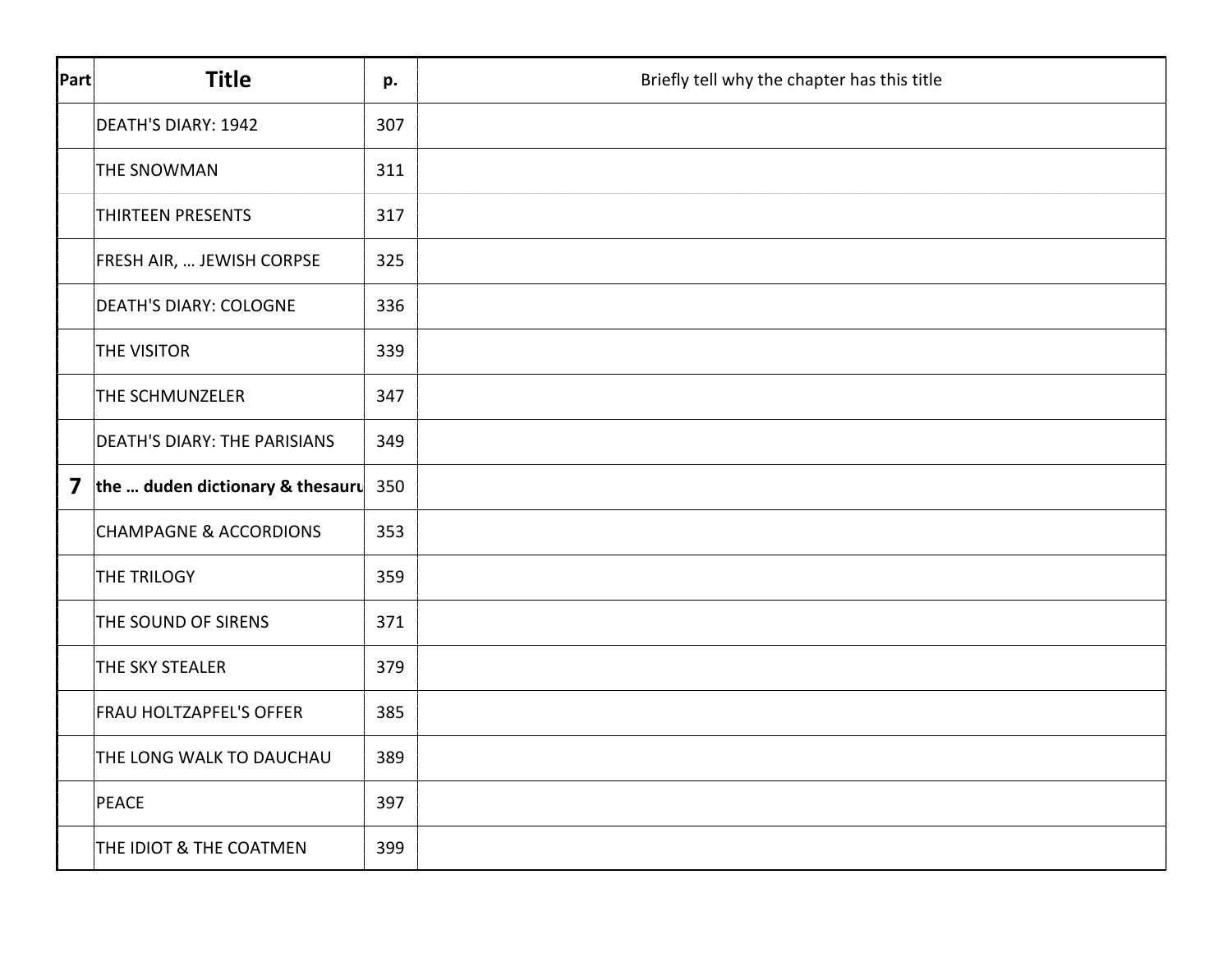| Part | <b>Title</b>                    | p.  | Briefly tell why the chapter has this title |
|------|---------------------------------|-----|---------------------------------------------|
| 8    | the word shaker                 | 405 |                                             |
|      | <b>DOMINOES AND DARKNESS</b>    | 407 |                                             |
|      | THE THOUGHT OF RUDY NAKED       | 412 |                                             |
|      | PUNISHMENT                      | 416 |                                             |
|      | THE PROMISE KEEPER'S WIFE       | 420 |                                             |
|      | THE COLLECTOR                   | 431 |                                             |
|      | THE BREAD EATERS                | 438 |                                             |
|      | THE HIDDEN SKETCHBOOK           | 442 |                                             |
|      | THE ANARCHIST'S SUIT COLLECTION | 452 |                                             |
| 9    | the last human stranger         | 457 |                                             |
|      | THE NEXT TEMPTATION             | 459 |                                             |
|      | THE CARDPLAYER                  | 463 |                                             |
|      | THE SNOWS OF STALINGRAD         | 465 |                                             |
|      | THE AGELESS BROTHER             | 472 |                                             |
|      | THE ACCIDENT                    | 475 |                                             |
|      | THE BITTER TASTE OF QUESTIONS   | 479 |                                             |
|      | 1 TOOLBOX, 1 BLEEDER, 1 BEAR    | 481 |                                             |